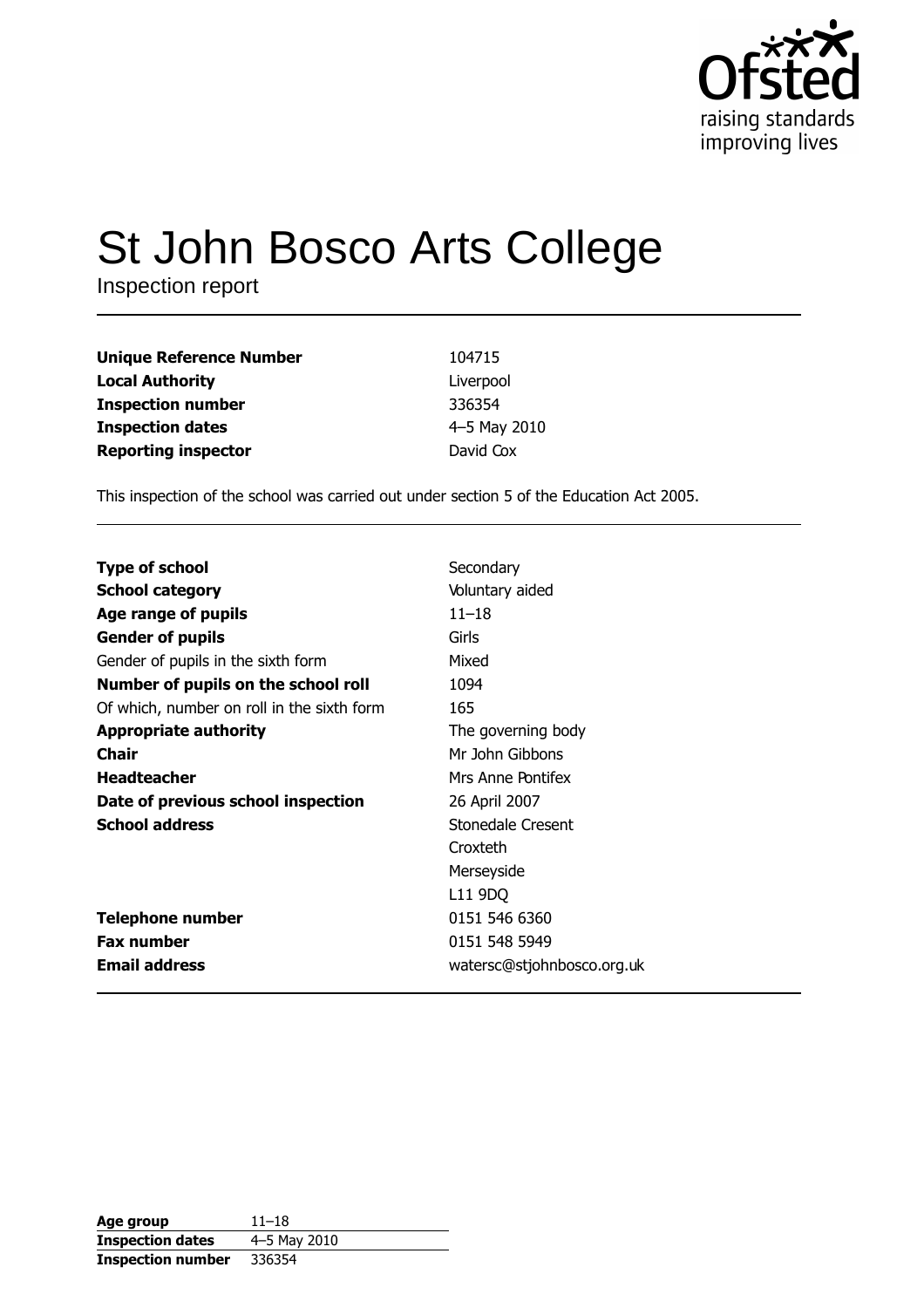The Office for Standards in Education, Children's Services and Skills (Ofsted) regulates and inspects to achieve excellence in the care of children and young people, and in education and skills for learners of all ages. It regulates and inspects childcare and children's social care, and inspects the Children and Family Court Advisory Support Service (Cafcass), schools, colleges, initial teacher training, work-based learning and skills training, adult and community learning, and education and training in prisons and other secure establishments. It rates council children's services, and inspects services for looked after children, safequarding and child protection.

Further copies of this report are obtainable from the school. Under the Education Act 2005, the school must provide a copy of this report free of charge to certain categories of people. A charge not exceeding the full cost of reproduction may be made for any other copies supplied.

If you would like a copy of this document in a different format, such as large print or Braille, please telephone 08456 404045, or email enquiries@ofsted.gov.uk.

You may copy all or parts of this document for non-commercial educational purposes, as long as you give details of the source and date of publication and do not alter the documentation in any way.

Royal Exchange Buildings St Ann's Square Manchester M2 7LA T: 08456 404045 Textphone: 0161 618 8524 E: enquiries@ofsted.gov.uk W: www.ofsted.gov.uk © Crown copyright 2010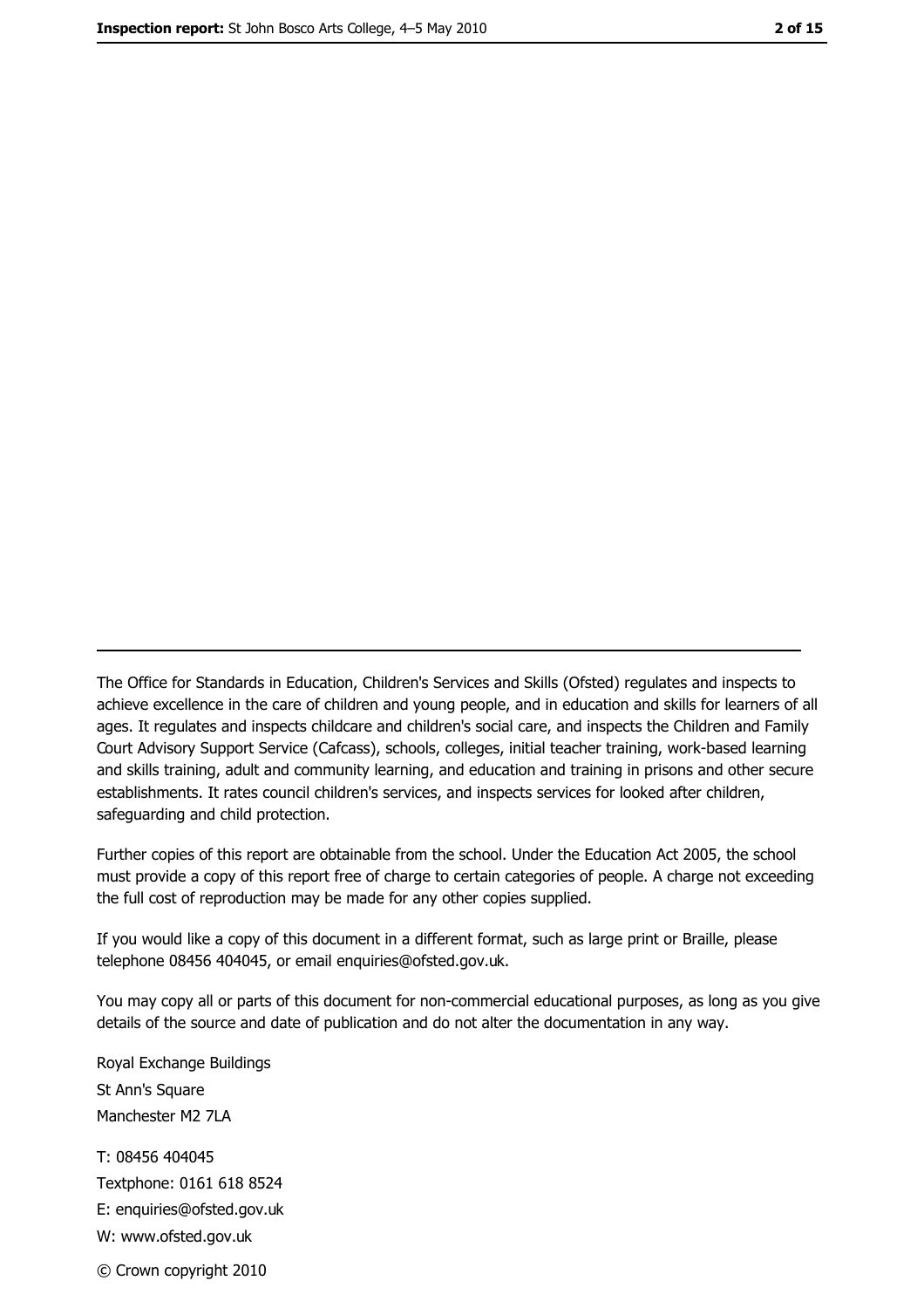# **Introduction**

This inspection was carried out by five additional inspectors. The inspectors visited 33 lessons and observed 32 different teachers. They held meetings with staff, groups of students, governors and the School Improvement Partner. Inspectors did not hold meetings with parents and carers. They observed the school's work, looked at students' books and documentation related to safeguarding, students' progress, teachers' assessments and development planning. In total 371 parents' and carers' questionnaires were analysed together with questionnaires from staff and students.

The inspection team reviewed many aspects of the school's work. It looked in detail at the following:

- the effectiveness of strategies for improving standards and achievement in  $\blacksquare$ mathematics
- the quality of sixth form provision and whether students are making good progress  $\blacksquare$ and achieving well in the sixth form
- the effectiveness of strategies for improving attendance and overcoming persistent  $\blacksquare$ absence
- whether the school has moved from providing a good education, as noted by the  $\blacksquare$ previous inspection report, to one that is providing an outstanding education for its students.

# **Information about the school**

This is an average-sized secondary school with a sixth form. Most of the students who attend are of White British heritage. The proportion of students from a minority ethnic background is below average as is the proportion who speak English as an additional language. The proportion of students known to be eligible for free school meals is high. The proportion of students with special educational needs and/or disabilities is above average, although the proportion with a statement of special educational needs is well below average.

The school is a specialist arts college. Since September 2005 it has been part of the Alt Valley Collaborative for sixth form provision. It is a host site for the Bosco City Learning Centre. The school's provision in the arts, in sport and in promoting healthy living, together with numerous other aspects of its work, have been acknowledged by a number of national awards.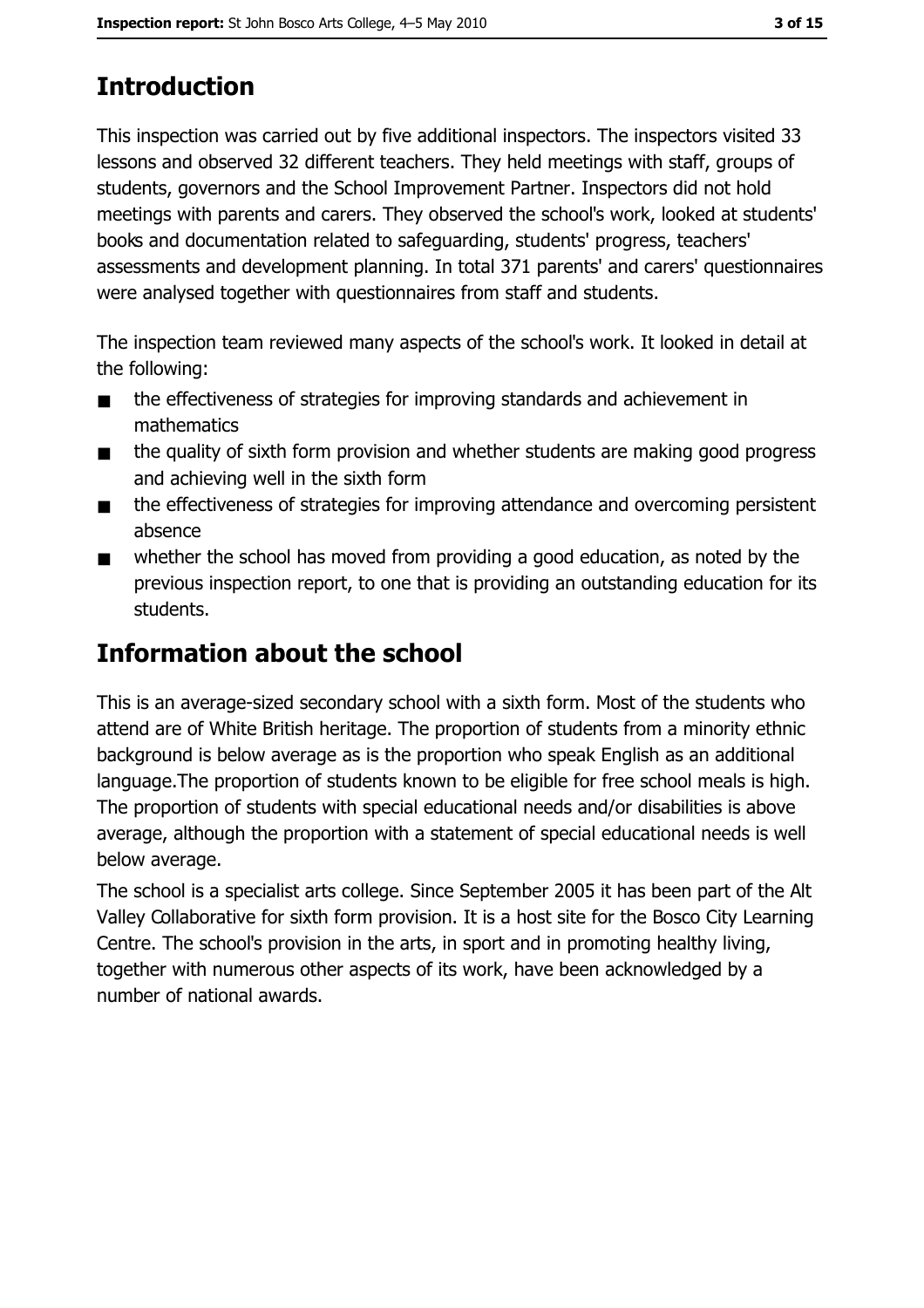# **Inspection judgements**

## Overall effectiveness: how good is the school?

#### The school's capacity for sustained improvement

#### **Main findings**

This is an outstanding school. Since the last inspection, when it was deemed good, it has made excellent progress under the outstanding leadership of the headteacher and other senior leaders. The persistence with which leaders at all levels pursue improvement has a very positive impact on outcomes for students, most of which are outstanding, and the quality of provision. The overwhelming majority of parents and carers support the school's consistently high expectations of their children. There are many outstanding features, including the high-quality care, guidance and support provided for students, the quality of teaching, the curriculum, the arrangements for safeguarding students and the effectiveness with which the school promotes community awareness. The attention given to individual students is exceptional and reflects the effectiveness with which the school promotes equality of opportunity. Students feel very safe and their spiritual, moral, social and cultural development is outstanding. The view of one student was that 'SJB helps you become a more rounded person and is fully behind us in everything we do.'

When they start this school, the level of students' skills varies but, overall, it is below average. Standards of attainment are above average by the end of Year 11; students make outstanding progress, overall, and the quality of learning is excellent. Students are socially very adept and have strong moral values. Their behaviour is exemplary and their excellent work ethic helps them to achieve exceedingly well. These exceptional attributes are a result of very strong teaching, an outstanding curriculum that is suitably adapted to meet the needs of individual students and very rigorous tracking of students' progress.

Students enjoy school. Their much improved attendance and their eagerness to contribute to school life and the wider community is testament to the dedication and hard work of staff and other adults who work tirelessly for the good of the students. Despite the outstanding work of the school and the support of external agencies, there remains a very small minority of students who continue to be persistently absent and do not take full advantage of the wonderful opportunities the school offers.

The school's specialist status plays a huge part in the personal development of the students and is very effective in reaching out to the local community. Nearly all students gain an award based on the arts by the end of Year 9 and many gain valuable life skills from working alongside organisations such as the English National Ballet.

Students' progress in the sixth form is good rather than outstanding. This is because teaching is occasionally more didactic and is not as inspirational as that seen in the main school.

4 of 15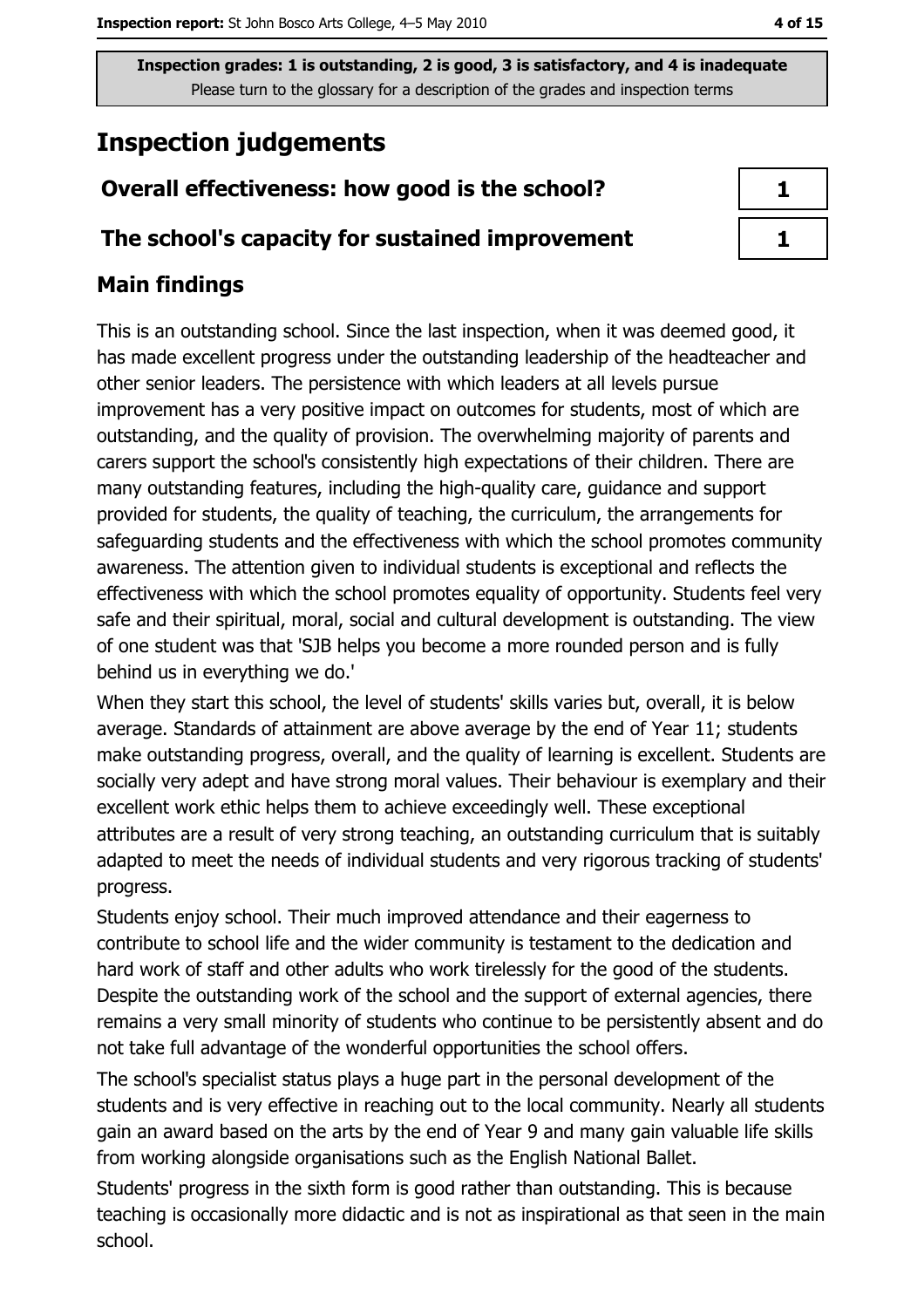Outstanding leadership at all levels ensures that students are provided with the very best education. Leaders are never complacent. They are supported by the members of an outstanding governing body who challenge leaders to improve every aspect of students' education. Rigorous self-evaluation and an absolute focus on providing the very best education for students are central to all the school does. The very effective response to the previous inspection report has resulted in significant improvements in standards of attainment, particularly in English and mathematics. The rate at which students make progress is now in the top 5% of schools nationally. All this provides evidence to support the judgement that the school has an outstanding capacity to sustain improvement.

#### What does the school need to do to improve further?

- Secure outstanding progress for all students in the sixth form by:  $\blacksquare$ 
	- bringing about further improvements in teaching
	- introducing a wider range of teaching styles to stimulate more active  $\equiv$ participation from students in lessons.
- Help the very small minority of students who do not attend school regularly by  $\blacksquare$ being even more rigorous in reaching out to them and helping them to improve their attendance.

## **Outcomes for individuals and groups of pupils**

Students thoroughly enjoy learning and they achieve extremely well. Standards of attainment have continued to rise overall, particularly in English and mathematics. This is because of the improved teaching and learning in these two areas and the strong focus on literacy and numeracy in other subjects of the curriculum. The excellent support provided for students with special educational needs and/or disabilities or whose circumstances make them more vulnerable than most enables them to progress extremely well. The small proportion of students who speak English as an additional language make the same progress as their peers. Typically, students take great pride in their work and are keen to demonstrate to visitors just how well they are doing. They are very attentive and listen carefully to instructions. When answering questions they are confident and also respectful of the answers given by others. 'Having a go and not being scared,' is a typical comment from students. Lessons are often lively and good humour is a feature of most lessons. Students demonstrate good information and communication technology (ICT) skills and younger students, all of whom have been given a laptop, enhance their research skills through the use of the extensive computer resources. Students feel very safe in school and say, 'The school is an oasis for all that is good in life.' They are very aware of the potential dangers of the internet.

The girls have a real voice through the school council and the numerous other organisations in which they are members. They know that their contributions are valued and acted upon. They have played an important role in the initial design concept for their new school buildings. There are many opportunities for students to work in the

 $\mathbf{1}$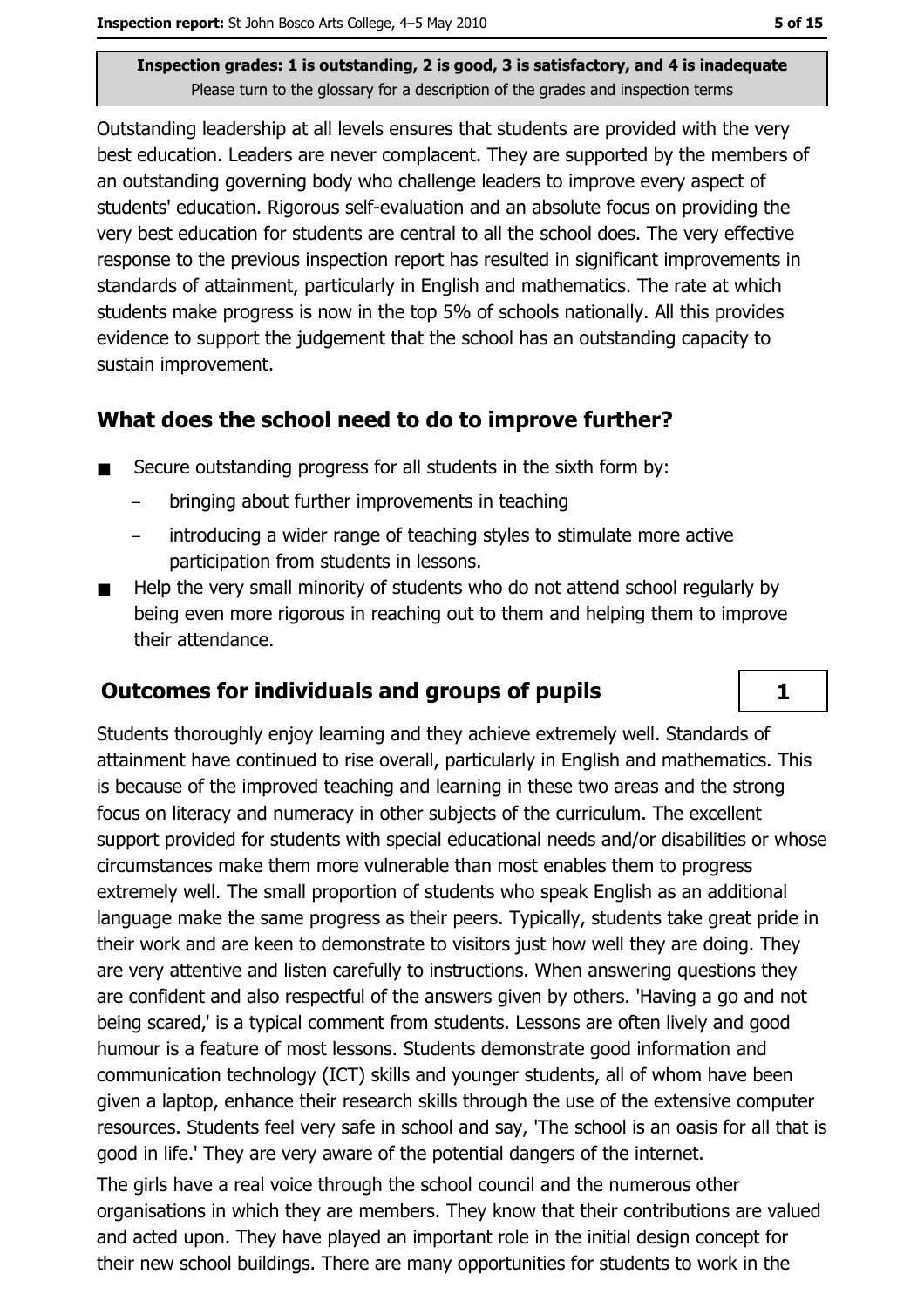local community. Students in Year 9, through the Youth St Vincent de Paul group, work with older people and the young people of Croxteth. Students know the importance of healthy lifestyles and the catering team go out of their way to provide healthy options. However, a small minority know that they do not always eat healthily or take enough exercise. Students are environmentally aware through the many eco-projects in which they are involved. They have an excellent understanding of the diverse communities and cultures found in the United Kingdom and beyond. Students are well prepared for the next stage of their lives by their experiences at St John Bosco. They leave with a good range of important skills and the confidence to apply them in new situations. Many go on to further and higher education.

These are the grades for pupils' outcomes

| Pupils' achievement and the extent to which they enjoy their learning                                                     |                |  |
|---------------------------------------------------------------------------------------------------------------------------|----------------|--|
| Taking into account:<br>Pupils' attainment <sup>1</sup>                                                                   | $\mathcal{P}$  |  |
| The quality of pupils' learning and their progress                                                                        | 1              |  |
| The quality of learning for pupils with special educational needs and/or<br>disabilities and their progress               | 1              |  |
| The extent to which pupils feel safe                                                                                      | 1              |  |
| <b>Pupils' behaviour</b>                                                                                                  | 1              |  |
| The extent to which pupils adopt healthy lifestyles                                                                       | $\mathbf{2}$   |  |
| The extent to which pupils contribute to the school and wider community                                                   |                |  |
| The extent to which pupils develop workplace and other skills that will<br>contribute to their future economic well-being |                |  |
| Taking into account:<br>Pupils' attendance <sup>1</sup>                                                                   | $\overline{2}$ |  |
| The extent of pupils' spiritual, moral, social and cultural development                                                   | 1              |  |

## How effective is the provision?

Nearly all teaching is at least good and a substantial proportion is outstanding. Together with rigorous and supportive assessment, this ensures that students' progress is rapid and their quality of learning is excellent. Activities are very well planned to meet the needs of all students. This was seen in a design and technology lesson where students

The grades for attainment and attendance are: 1 is high; 2 is above average; 3 is broadly average; and 4 is low.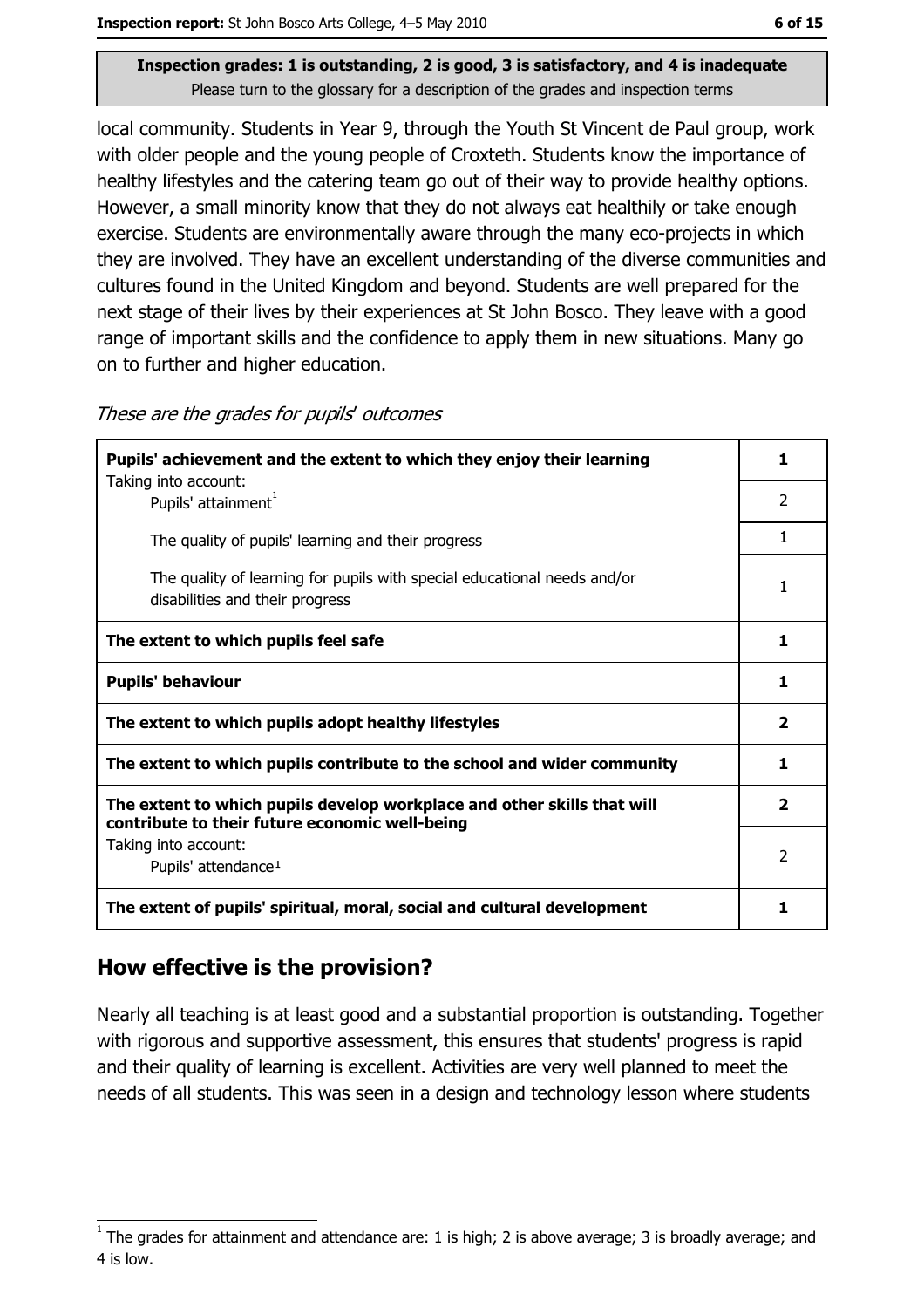were carefully taken through each step of the process of producing a three-dimensional drawing. Any students that fell behind were immediately given additional support. Teachers' knowledge and love of their subject are evident and they obviously enjoy sharing their enthusiasm with students. This results in the excellent relationships observed between students and teachers and helps to build students' motivation and confidence. Throughout the school, students are aware of their targets and the levels at which they are working. Some excellent examples of helpful marking were seen, particularly in English.

The curriculum has been remodelled in recent years, particularly in terms of the vocational and work-related programmes, in response to the needs and interests of students. Students of all ages speak highly of the opportunities provided through these changes and the impact can be seen in rising standards and levels of attendance. Cross-curricular links are very well developed, which enable students to apply their literacy, numeracy and ICT skills to support their work in a range of subjects. Students have many rich experiences which enhance their learning. They thoroughly enjoy their visits out of school and welcome visitors who bring learning to life and promote their wider personal development and well-being. They participate in a wide range of extra-curricular clubs and receive specialist support from a range of external providers that enhance their aesthetic development considerably through projects funded via the specialist college.

Parents and carers are full of praise for the time and effort staff put in to ensure that students are nurtured, reassured and encouraged to become confident young people. The high-quality care that the school provides ensures a warm, welcoming environment for all students and their families. The 'Big Fish, Little Fish' transition programme supports vulnerable pupils from Year 6 into Year 7 to ensure improved attendance. There are excellent procedures for chasing up those students who do not attend on a regular basis and these have been very successful in improving attendance levels for virtually all students. However, the school recognises that it needs to work even harder to reach out to a very small minority who choose not to attend. The school liaises very effectively with other agencies and key partners, such as the community police team, to ensure a team approach to dealing with individuals and that students get the best available support.

| The quality of teaching                                                                                    |  |
|------------------------------------------------------------------------------------------------------------|--|
| Taking into account:<br>The use of assessment to support learning                                          |  |
| The extent to which the curriculum meets pupils' needs, including, where<br>relevant, through partnerships |  |
| The effectiveness of care, guidance and support                                                            |  |

These are the grades for the quality of provision

#### How effective are leadership and management?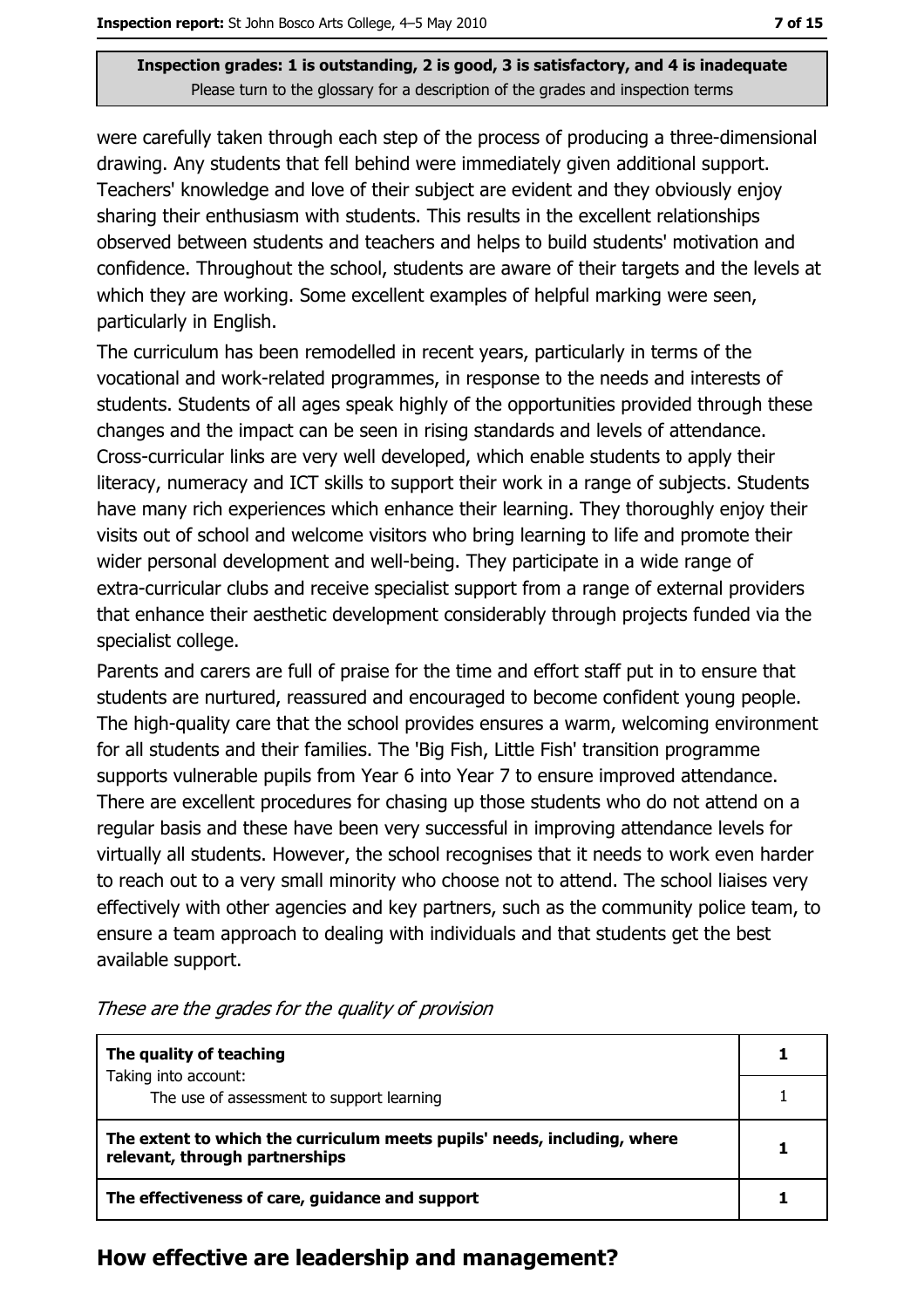The headteacher and governors are outstandingly successful in promoting a shared ambition and determination that all students will have maximum benefit from their schooling. There is a clear focus on improving provision while retaining and building on the very successful aspects of the school that are producing such outstanding outcomes for students. This is reflected in whole-school development planning which is tightly focused on raising outcomes for students. Over the last three years, marked improvements have taken place in students' attainment, progress and in the quality of teaching and learning, and assessment. Monitoring and evaluation is rigorous and systems for tracking students' progress are used very effectively by leaders at all levels. A comprehensive professional development system, often led by the lead departments within the arts, is ensuring teaching is of the highest quality. Governors willingly bring their expertise to the service of the school and make a valuable contribution to establishing and maintaining its strong ethos and high morale, and ensure that it achieves outstanding value for money. They hold school leaders to account for driving improvement on the basis of a thorough knowledge and understanding of the school's priorities, the expectations of the local community and their robust monitoring of the school.

The school's partnerships with parents and carers and with other agencies are excellent. Parents and carers feel very included in their children's education. Partnerships with other schools, colleges, universities and external providers and organisations all contribute very significantly to the well-being and experiences of all students. Outstanding safeguarding procedures follow recommended best practice and it is evident that the school emphasises safety to students in lessons and within the curriculum. From the minute visitors, including inspectors, enter the school, the strictest of safety checks are carried out. The school is very determined to ensure that every student has an equal opportunity to succeed and is not in any way disadvantaged. The outstanding achievement of all groups of students indicates the success of the school's policies and interventions. Students of all backgrounds and abilities are integrated exceedingly well and have the help they need to succeed. The school is extremely effective at promoting community cohesion. It is also very successful in reaching out to a wide range of groups in the Croxteth community. The 'Mums and Daughters' dance group helps to bring together family members in activities that they can share and enjoy. The school plays a significant role in the project against guns, gang and knife crime in the wider community.

| The effectiveness of leadership and management in embedding ambition and<br>driving improvement                                                                     |  |
|---------------------------------------------------------------------------------------------------------------------------------------------------------------------|--|
| Taking into account:<br>The leadership and management of teaching and learning                                                                                      |  |
| The effectiveness of the governing body in challenging and supporting the<br>school so that weaknesses are tackled decisively and statutory responsibilities<br>met |  |

These are the grades for leadership and management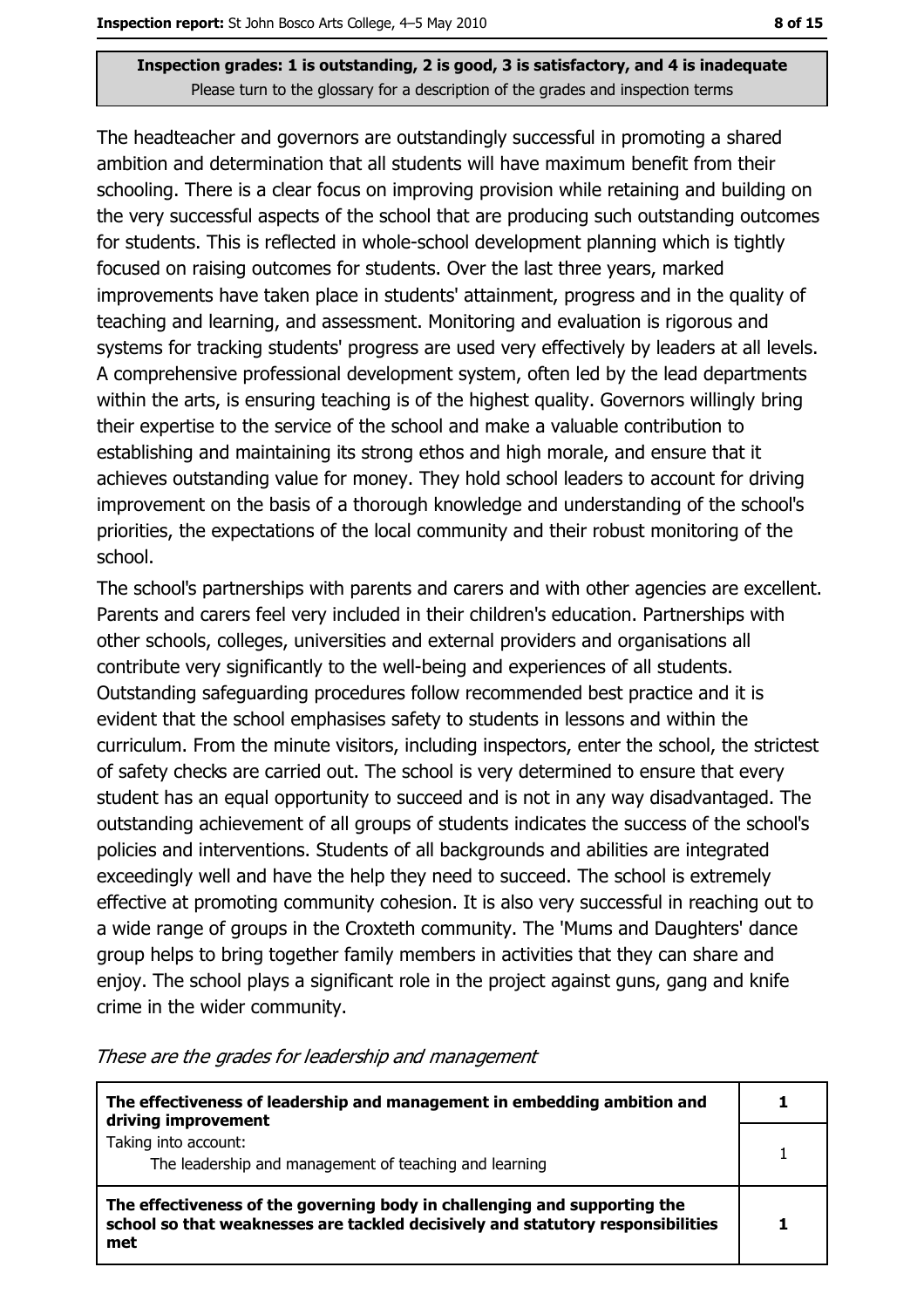| Inspection grades: 1 is outstanding, 2 is good, 3 is satisfactory, and 4 is inadequate<br>Please turn to the glossary for a description of the grades and inspection terms |  |  |
|----------------------------------------------------------------------------------------------------------------------------------------------------------------------------|--|--|
| The effectiveness of the school's engagement with parents and carers                                                                                                       |  |  |
| The effectiveness of partnerships in promoting learning and well-being                                                                                                     |  |  |
| The effectiveness with which the school promotes equality of opportunity and<br>tackles discrimination                                                                     |  |  |
| The effectiveness of safeguarding procedures                                                                                                                               |  |  |
| The effectiveness with which the school promotes community cohesion                                                                                                        |  |  |
| The effectiveness with which the school deploys resources to achieve<br>value for money                                                                                    |  |  |

## **Sixth form**

Sixth form performance has shown good improvement since the previous inspection. This is because of the good leadership and management of the sixth form and the rigorous monitoring and evaluation carried out by senior leaders.

Many of the students currently in the sixth form entered with below average standards of attainment in comparison with other sixth form institutions. Students make good progress and their quality of learning is good. By the time they leave the sixth form their standards of attainment have improved and are broadly average. The quality of teaching is good. The best lessons seen in the sixth form provided a good level of challenge to students, but this was not consistent across all lessons. In the best lessons teachers made skilful use of questions to prompt longer and more considered responses from students and were not satisfied with simple answers. These teachers used their subject knowledge and personal experience well to motivate students and quide them on how to improve. While students enjoy most lessons, there are occasions when they find the activities rather mundane and less inspiring. On these occasions their learning slows and they lose interest in the activity.

Extensive improvements to the curriculum and the opportunities provided through the Alt Valley Collaborative and the Bosco City Learning Centre have encouraged more students to enter the sixth form. A high proportion of students complete their chosen courses and go on to further education, training or employment, many into higher education. Students say they receive good-quality advice and support concerning their future options after the sixth form, which enables them to make sensible, reasoned choices.

Students in the sixth form have the same excellent attributes as the younger students in the school. They are keen to give something back to the school and are excellent role models. They support younger students in many areas of the curriculum. Sixth form students take a lead in many of the extensive activities that the school has to offer based on the arts.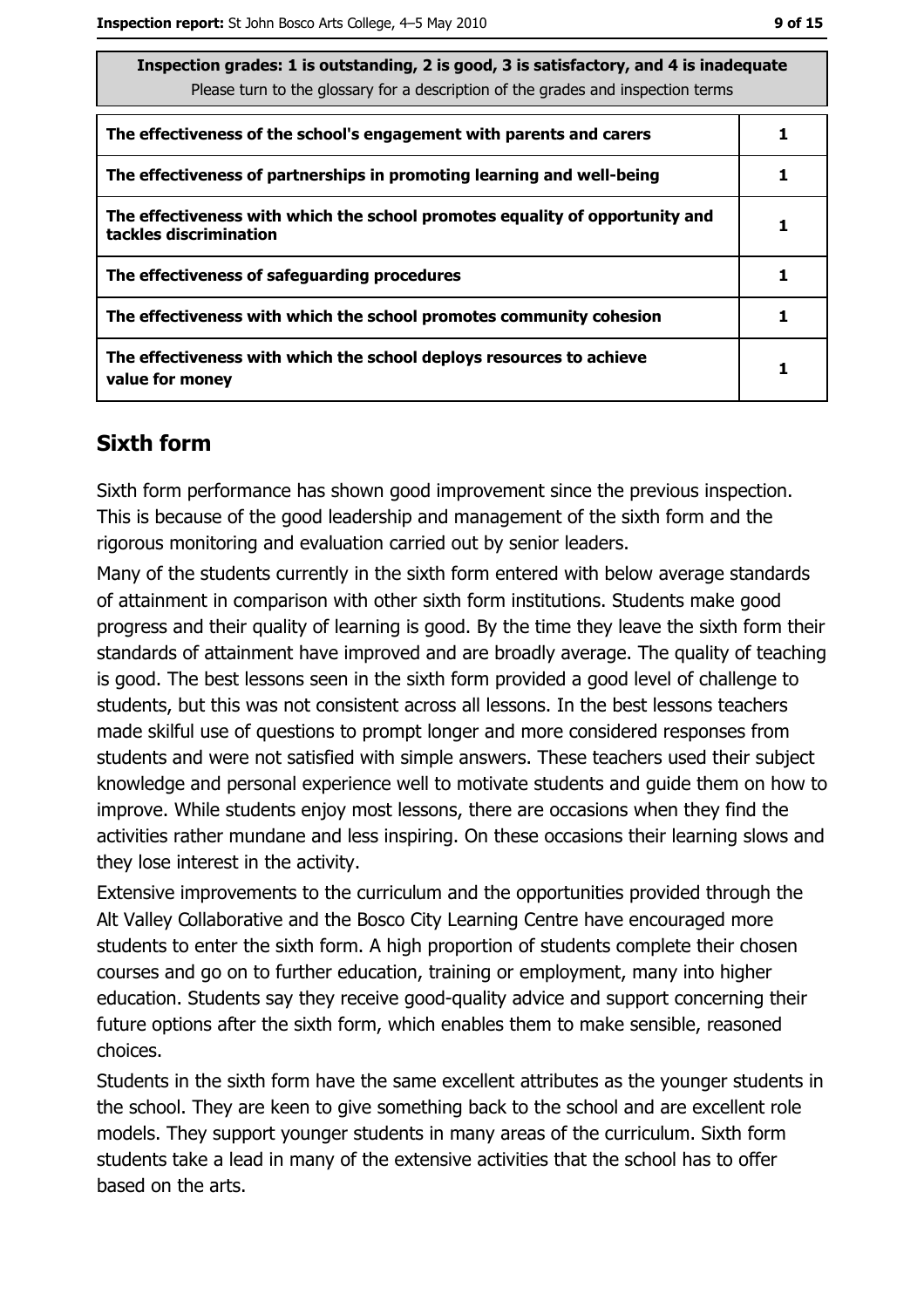These are the grades for the sixth form

| <b>Overall effectiveness of the sixth form</b> |  |  |  |
|------------------------------------------------|--|--|--|
| Taking into account:                           |  |  |  |
| Outcomes for students in the sixth form        |  |  |  |
| The quality of provision in the sixth form     |  |  |  |
| Leadership and management of the sixth form    |  |  |  |

#### **Views of parents and carers**

Just over one third of parents and carers responded to the questionnaire they were asked to complete prior to the inspection. Nearly all the parents and carers who responded were very supportive of the school's work. Almost all respondees said their children were safe at school and cared for well, that the school was led and managed well and they were happy with their children's experience at the school. Inspectors certainly support the view that students are extremely well cared for and that the school is very well led. Students told inspectors that they were very happy at St John Bosco. In a tiny minority of cases, concerns were expressed about the staggering of the dining arrangements at lunchtime. Inspectors were assured that they were known to the school and were in the process of being addressed.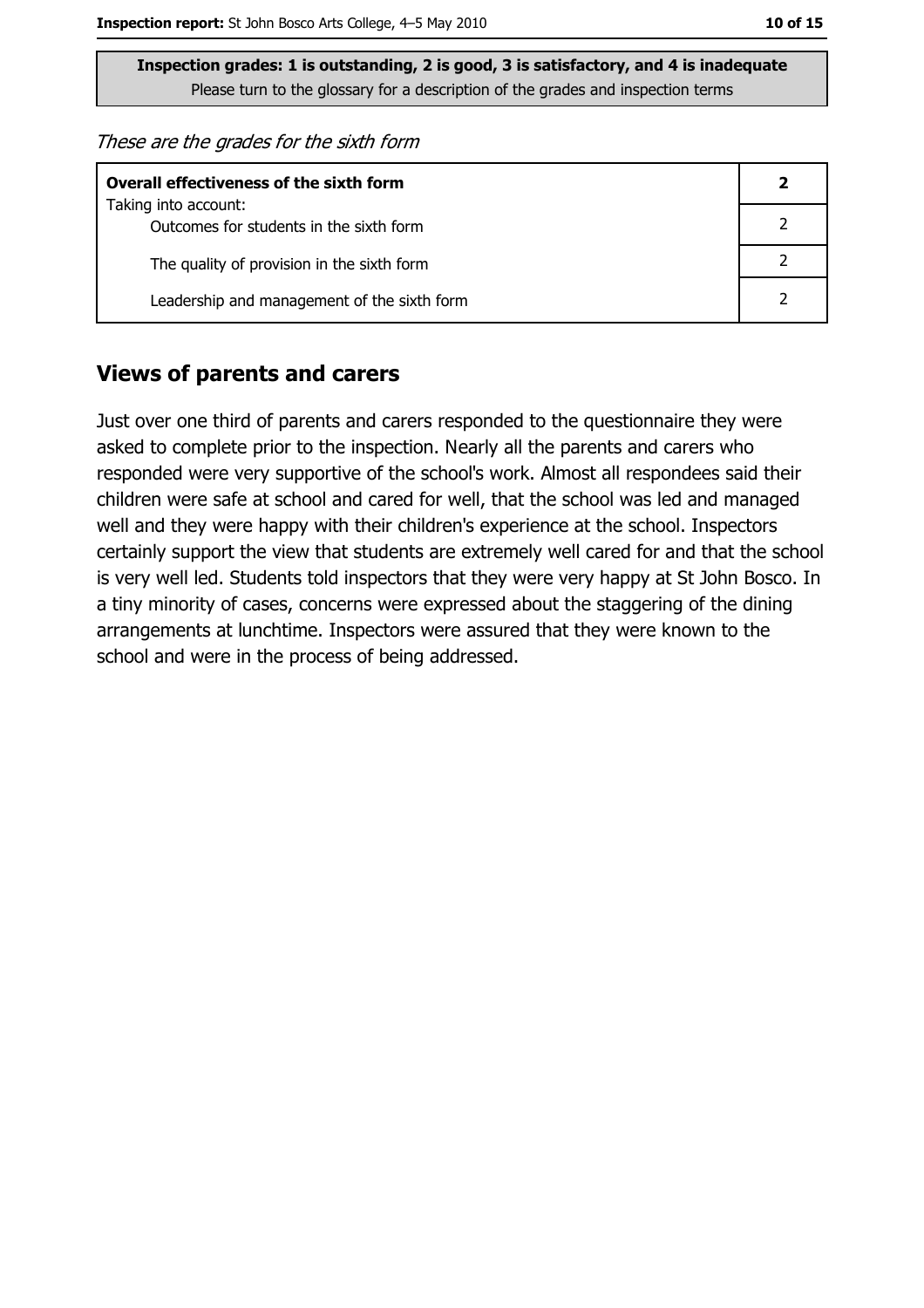#### Responses from parents and carers to Ofsted's questionnaire

Ofsted invited all the registered parents and carers of pupils registered at St John Bosco Arts College to complete a questionnaire about their views of the school.

In the questionnaire, parents and carers were asked to record how strongly they agreed with 13 statements about the school.

The inspection team received 371 completed questionnaires by the end of the on-site inspection. In total, there are 1,023 pupils registered at the school.

| <b>Statements</b>                                                                                                                                                                                                                                       | <b>Strongly</b><br><b>Agree</b> |               |              | <b>Agree</b>  |                | <b>Disagree</b> |              | <b>Strongly</b><br>disagree |
|---------------------------------------------------------------------------------------------------------------------------------------------------------------------------------------------------------------------------------------------------------|---------------------------------|---------------|--------------|---------------|----------------|-----------------|--------------|-----------------------------|
|                                                                                                                                                                                                                                                         | <b>Total</b>                    | $\frac{1}{2}$ | <b>Total</b> | $\frac{1}{2}$ | <b>Total</b>   | $\frac{1}{2}$   | <b>Total</b> | $\frac{1}{2}$               |
| My child enjoys school                                                                                                                                                                                                                                  | 99                              | 27            | 244          | 66            | 22             | 6               | 3            | $\mathbf{1}$                |
| The school keeps my child<br>safe                                                                                                                                                                                                                       | 158                             | 43            | 205          | 55            | 6              | $\overline{2}$  | 0            | $\mathbf 0$                 |
| The school informs me<br>about my child's progress                                                                                                                                                                                                      | 164                             | 44            | 201          | 54            | 5              | $\mathbf{1}$    | 0            | $\mathbf 0$                 |
| My child is making enough<br>progress at this school                                                                                                                                                                                                    | 153                             | 41            | 210          | 57            | 6              | $\overline{2}$  | 0            | 0                           |
| The teaching is good at this<br>school                                                                                                                                                                                                                  | 139                             | 37            | 228          | 61            | $\overline{2}$ | $\mathbf{1}$    | 0            | 0                           |
| The school helps me to<br>support my child's learning                                                                                                                                                                                                   | 108                             | 29            | 252          | 68            | 9              | $\overline{2}$  | 0            | 0                           |
| The school helps my child to<br>have a healthy lifestyle                                                                                                                                                                                                | 92                              | 25            | 248          | 67            | 21             | 6               | 0            | $\mathbf 0$                 |
| The school makes sure that<br>my child is well prepared for<br>the future (for example<br>changing year group,<br>changing school, and for<br>children who are finishing<br>school, entering further or<br>higher education, or<br>entering employment) | 136                             | 37            | 218          | 59            | 7              | 2               | $\mathbf 0$  | $\mathbf 0$                 |
| The school meets my child's<br>particular needs                                                                                                                                                                                                         | 110                             | 30            | 248          | 67            | 9              | $\overline{2}$  | 0            | 0                           |
| The school deals effectively<br>with unacceptable behaviour                                                                                                                                                                                             | 139                             | 37            | 218          | 59            | $\overline{7}$ | 2               | 1            | $\mathbf 0$                 |
| The school takes account of<br>my suggestions and<br>concerns                                                                                                                                                                                           | 105                             | 28            | 236          | 64            | 16             | 4               | $\mathbf{1}$ | 0                           |
| The school is led and<br>managed effectively                                                                                                                                                                                                            | 135                             | 36            | 230          | 62            | $\overline{2}$ | $\mathbf{1}$    | $\bf{0}$     | $\mathbf 0$                 |
| Overall, I am happy with my<br>child's experience at this<br>school                                                                                                                                                                                     | 169                             | 46            | 196          | 53            | $\overline{2}$ | $\mathbf{1}$    | $\mathbf 0$  | $\mathbf 0$                 |

The table above summarises the responses that parents and carers made to each statement. The percentages indicate the proportion of parents and carers giving that response out of the total number of completed questionnaires. Where one or more parents and carers chose not to answer a particular question, the percentages will not add up to 100%.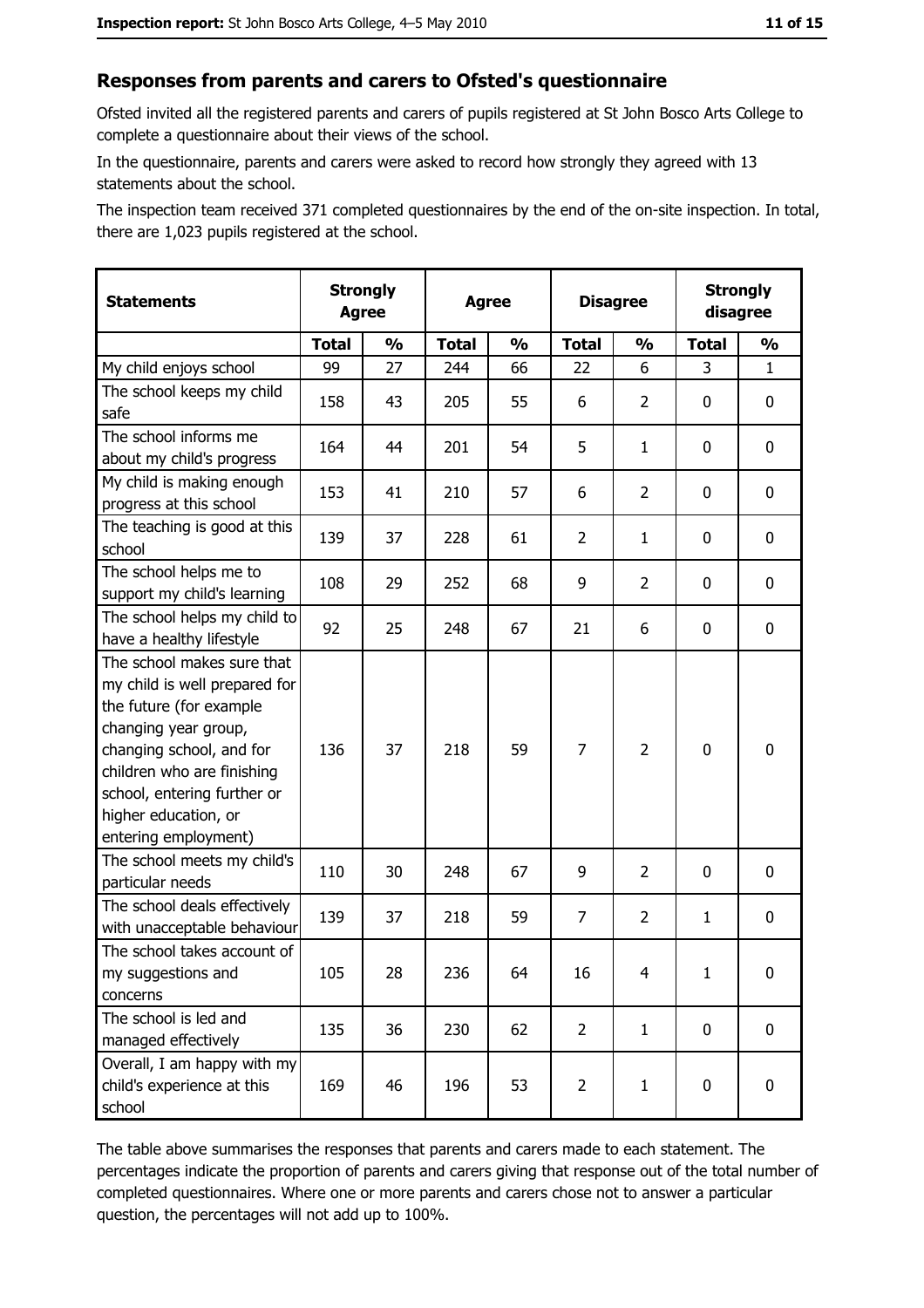## Glossary

| Grade   | <b>Judgement</b> | <b>Description</b>                                                                                                                                                                                                               |
|---------|------------------|----------------------------------------------------------------------------------------------------------------------------------------------------------------------------------------------------------------------------------|
| Grade 1 | Outstanding      | These features are highly effective. An oustanding<br>school provides exceptionally well for its pupils' needs.                                                                                                                  |
| Grade 2 | Good             | These are very positive features of a school. A school<br>that is good is serving its pupils well.                                                                                                                               |
| Grade 3 | Satisfactory     | These features are of reasonable quality. A satisfactory<br>school is providing adequately for its pupils.                                                                                                                       |
| Grade 4 | Inadequate       | These features are not of an acceptable standard. An<br>inadequate school needs to make significant<br>improvement in order to meet the needs of its pupils.<br>Ofsted inspectors will make further visits until it<br>improves. |

## What inspection judgements mean

#### **Overall effectiveness of schools**

|                       | Overall effectiveness judgement (percentage of<br>schools) |      |                     |                   |  |
|-----------------------|------------------------------------------------------------|------|---------------------|-------------------|--|
| <b>Type of school</b> | <b>Outstanding</b>                                         | Good | <b>Satisfactory</b> | <b>Inadequate</b> |  |
| Nursery schools       | 51                                                         | 45   | 0                   | 4                 |  |
| Primary schools       | 6                                                          | 41   | 42                  | 10                |  |
| Secondary schools     | 8                                                          | 34   | 44                  | 14                |  |
| Sixth forms           | 10                                                         | 37   | 50                  | 3                 |  |
| Special schools       | 32                                                         | 38   | 25                  | 5                 |  |
| Pupil referral units  | 12                                                         | 43   | 31                  | 14                |  |
| All schools           | 9                                                          | 40   | 40                  | 10                |  |

New school inspection arrangements were introduced on 1 September 2009. This means that inspectors now make some additional judgements that were not made previously.

The data in the table above is for the period 1 September to 31 December 2009 and is the most recently published data available (see www.ofsted.gov.uk). Please note that the sample of schools inspected during the autumn term 2009 was not representative of all schools nationally, as weaker schools are inspected more frequently than good or outstanding schools.

Percentages are rounded and do not always add exactly to 100. Secondary school figures include those that have sixth forms, and sixth form figures include only the data specifically for sixth form inspection judgements.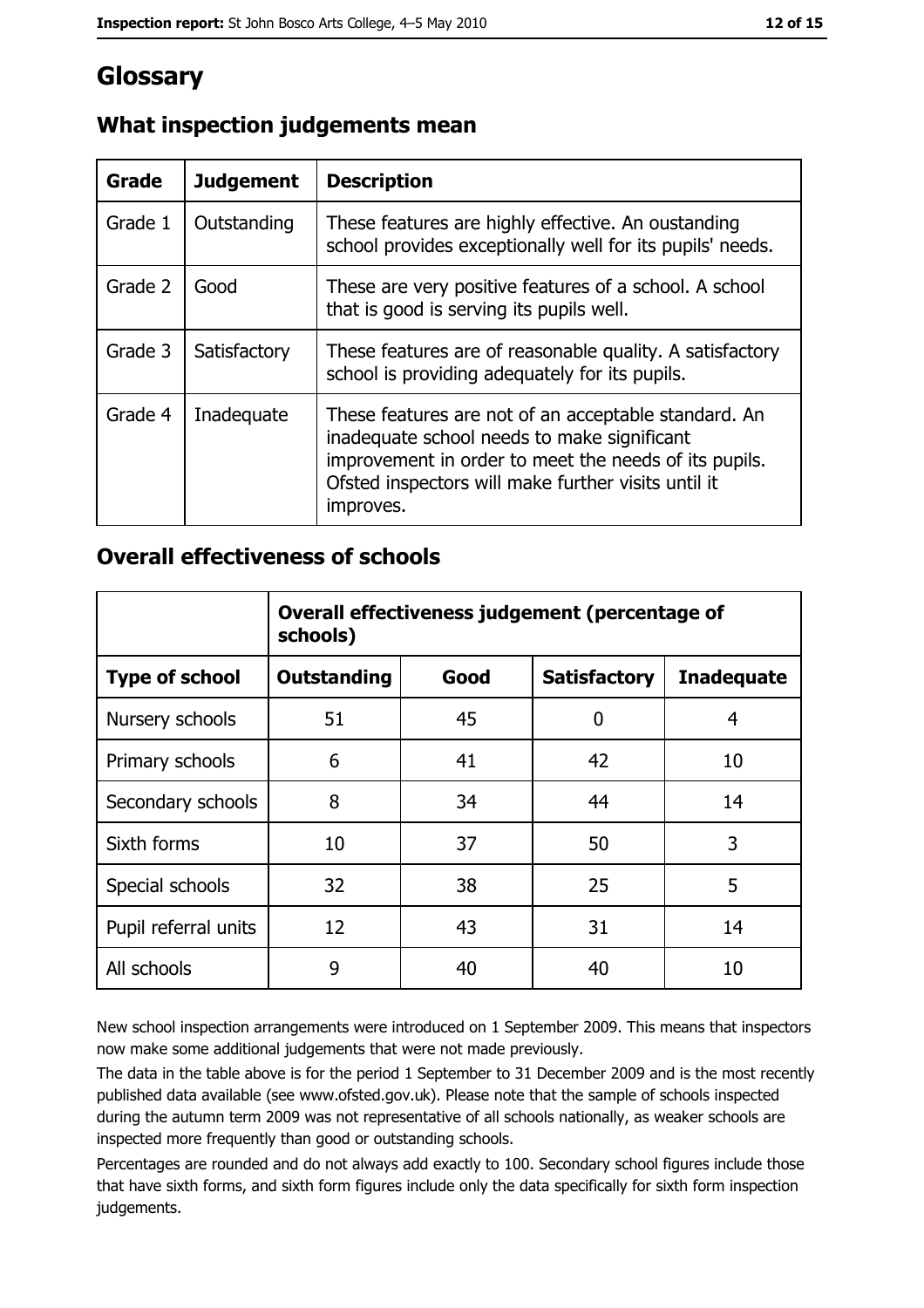# **Common terminology used by inspectors**

| Achievement:                  | the progress and success of a pupil in<br>their learning, development or training.                                                                                                                                                                                                                           |
|-------------------------------|--------------------------------------------------------------------------------------------------------------------------------------------------------------------------------------------------------------------------------------------------------------------------------------------------------------|
| Attainment:                   | the standard of the pupils' work shown by<br>test and examination results and in<br>lessons.                                                                                                                                                                                                                 |
| Capacity to improve:          | the proven ability of the school to<br>continue improving. Inspectors base this<br>judgement on what the school has<br>accomplished so far and on the quality of<br>its systems to maintain improvement.                                                                                                     |
| Leadership and management:    | the contribution of all the staff with<br>responsibilities, not just the headteacher,<br>to identifying priorities, directing and<br>motivating staff and running the school.                                                                                                                                |
| Learning:                     | how well pupils acquire knowledge,<br>develop their understanding, learn and<br>practise skills and are developing their<br>competence as learners.                                                                                                                                                          |
| <b>Overall effectiveness:</b> | inspectors form a judgement on a school's<br>overall effectiveness based on the findings<br>from their inspection of the school. The<br>following judgements, in particular,<br>influence what the overall effectiveness<br>judgement will be.                                                               |
|                               | The school's capacity for sustained<br>improvement.<br>Outcomes for individuals and groups<br>of pupils.<br>The quality of teaching.<br>The extent to which the curriculum<br>meets pupil's needs, including where<br>relevant, through partnerships.<br>The effectiveness of care, guidance<br>and support. |
| Progress:                     | the rate at which pupils are learning in<br>lessons and over longer periods of time. It<br>is often measured by comparing the<br>pupils' attainment at the end of a key<br>stage with their attainment when they<br>started.                                                                                 |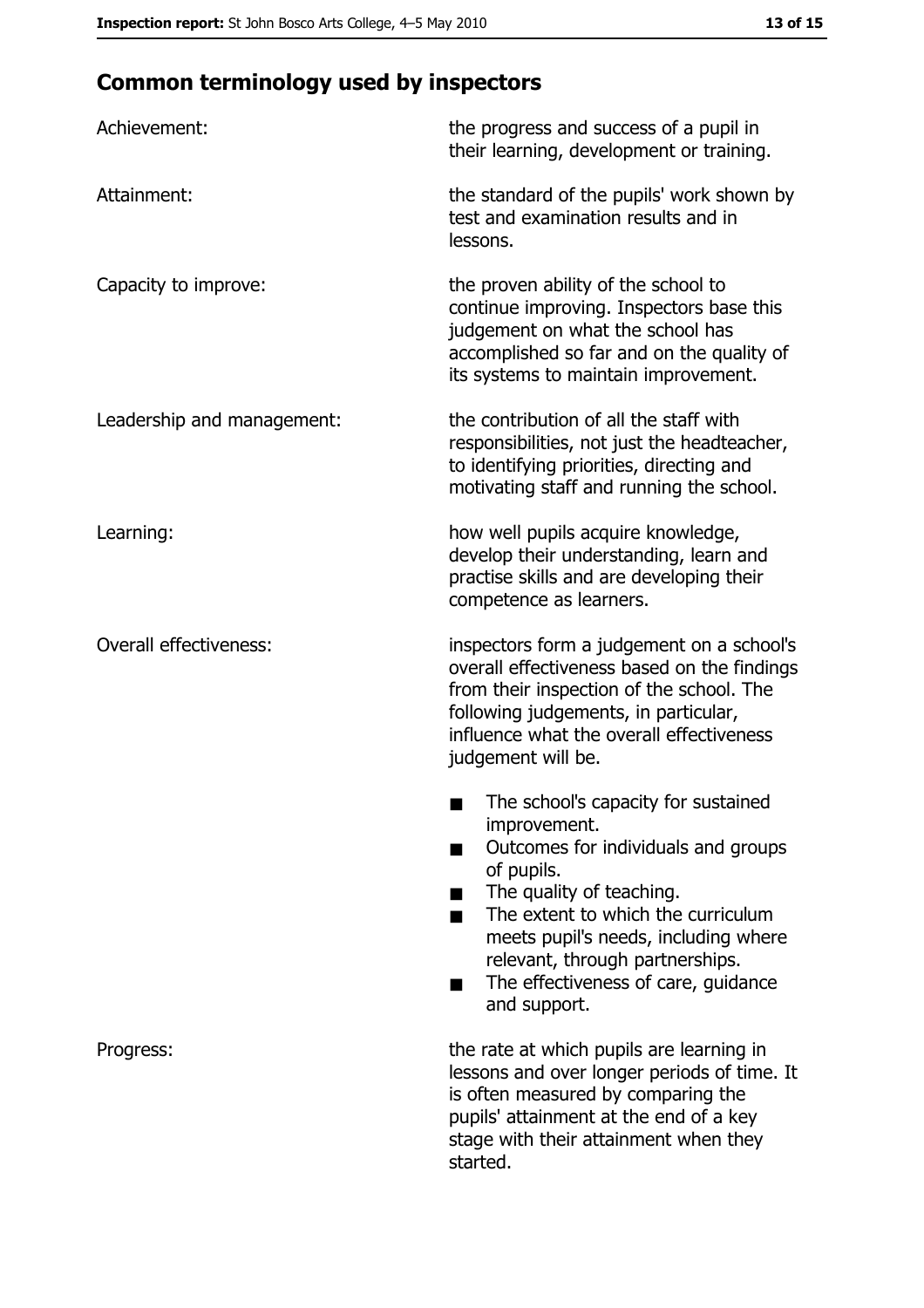This letter is provided for the school, parents and carers to share with their children. It describes Ofsted's main findings from the inspection of their school.



06 May 2010

**Dear Students** 

Inspection of St John Bosco Arts College, Croxteth, L11 9DQ

On behalf of my colleagues and myself may I thank you very much for your most warm welcome when we inspected your school recently. I am sure you will be delighted to know that we judge your school to be outstanding. We were very impressed with much that we saw, but I want to highlight your extremely mature and thoughtful behaviour and your excellent attitudes as very significant factors towards your outstanding achievement.

There are so many things that your school does so very well. Some of these are:

- the excellent teaching which helps you to do really well with your work  $\blacksquare$
- the way in which the school helps you all get on so well together and behave  $\blacksquare$ sensibly
- the many exciting things you have to do in and out of class  $\blacksquare$
- how well you are looked after and supported  $\blacksquare$
- the excellent way in which the school is run.  $\blacksquare$

Even in outstanding schools there are still things that can be improved. To help with this your headteacher and the governors have agreed these things with me.

- They need to ensure that students in the sixth form make the same outstanding  $\blacksquare$ progress as those in the main school. We have suggested that they bring this about by making further improvements in teaching and ensuring that teachers use a wider range of teaching styles.
- They will help the very small minority of students who choose not to attend school  $\blacksquare$ regularly by being even more rigorous in reaching out to them and helping them to improve their attendance.

Thank you again for helping with the inspection.

Yours sincerely

Mr David Cox

Lead inspector